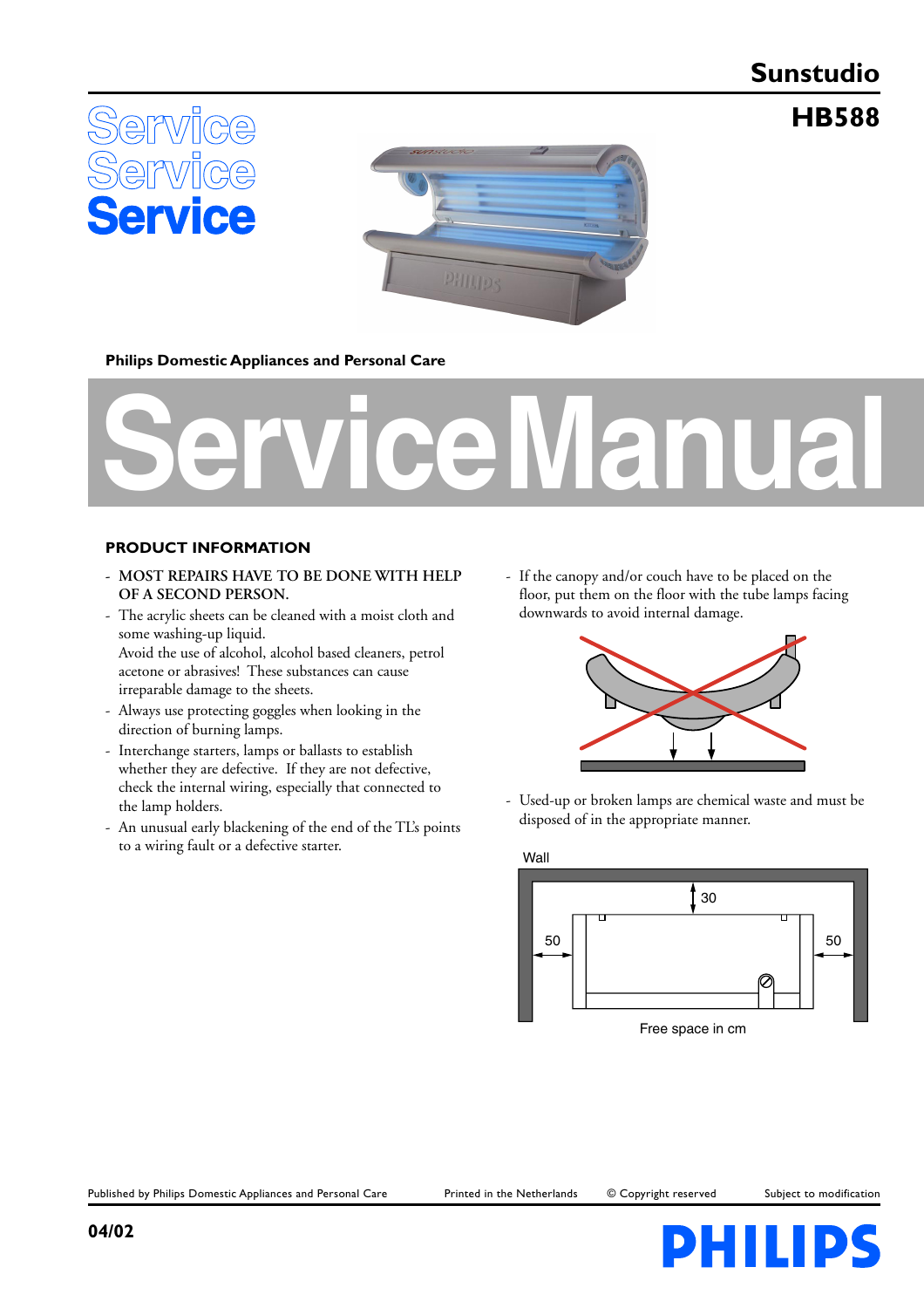

### **TECHNICAL INFORMATION**

- Operating voltage : 230 V, 50 Hz
- 
- Lamp canopy : 13 x TL Cleo
- Lamp couch
- Ballast canopy : 13 x 100 W
- Ballast couch : 11 x 100 W
- Starter canopy : 13 x S12 / Cleo sunstarter
- 
- 
- Power consumption : approx. 2775 W
	-
	- Performance 100 W-S-R<br>: 11 x TL Cleo
		- Performance 100 W-S-R
	-
	-
- Starter couch : 11 x S12 / Cleo sunstarter
- 
- 
- 
- 
- 
- 
- Protecting goggles : 2 x HB072
- Timer : 30 min. (motor driven)
- Safety :  $\Box$ , Cenelec, UV-type III
- Mains cord : 3 m, 2 x 1.5 mm<sup>2</sup>, class II plug
- Tanning field : 195 x 80 cm
- Dimensions :  $214 \times 100 \times 92$  cm (L x W x H)
- Weight canopy : approx. 65 kg
- Weight couch : approx. 64 kg
	-

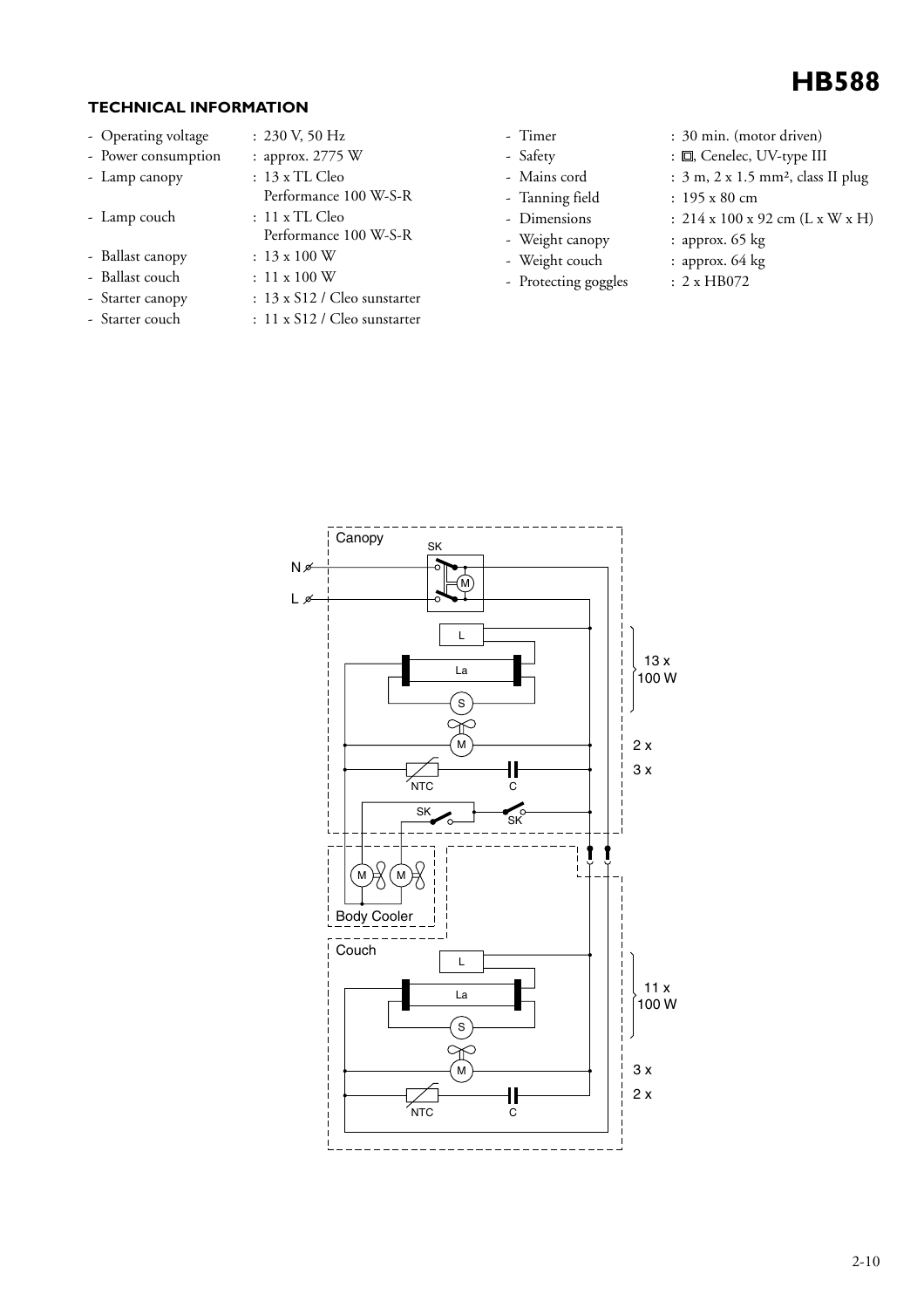### **DISASSEMBLY & REPAIR INSTRUCTION**

- Remove the mains plug from the wall socket.

#### **Replacement of lamps/starters**

- Remove the end cover at the head of the canopy by undoing the screws.
- First pull the acrylic sheet approx. 10 cm out of the appliance. Then undo the snap strip on the rear side of the canopy. Do the same with the snap strip on the front side.
- Remove the acrylic sheet.
- Now the tube lamps and starters can be removed.
- The lamps and starters of the couch can in principle be replaced in the same way.

#### **Check on internal wiring**

- Remove the push rivets in the top cover with an appropriate knife or screwdriver.
- Remove the end cover at the head of the canopy by undoing the screws.
- Pull the top cover approx. 10 cm out of the appliance.
- Pull the top cover on both sides out of the groove of the side panel and place it on a soft surface.
- Now the ballasts, lamp holders and internal wiring can be checked.
- The internal wiring of the couch can be checked in the same way.
- However, the canopy must be removed first with help of a second person.
- Do not forget to pull the connecting cable out of the socket.

#### **Replacement of gas spring**

- Remove the acrylic sheet as described under 'replacement of lamps/starters'.
- Remove the top cover as described under 'check on internal wiring'.
- Loosen the connecting wires of the body cooler and remove the end cover by undoing the screws.
- Fold the canopy up and have a second person lock it in this position.
- Now the gas springs can be removed.

#### **Replacement of timer**

- Remove the end cover on the side where the timer is located.
- Pull the top cover on this side out of the groove of the side panel.
- Now the timer panel with timer can be taken out.

### **TANNING MEASUREMENT**

- The measuring data indicated below where established with help of an UVX 36 meter and may only be checked with this equipment, since the values measured are relative values.
- The measurements must be taken after approx. 5 minutes in the centre of the tanning field and at the distance indicated.
- The following aspects must be checked or the following preliminary measurements must be taken:
	- Mains voltage: 230 V, 50 Hz
	- Room temperature 22 28 °C
	- Check the fans for failure-free operation as optimal tanning is only guaranteed at the correct operating temperatures
	- Clean the lamps, the acrylic sheets and the glass pane.
- With regard to the minimum values indicated below, you should bear in mind that this is not an absolute value at which the lamps must be replaced.
- Depending on the skin type, the tanning session may also be extended so that the lamps can be used a little longer.

| UVX 36 meter | distance in cm                  | output in mW/cm <sup>2</sup><br><b>NEW</b><br>(approx.) | Output in mW/cm <sup>2</sup><br>MIN<br>(approx.) |
|--------------|---------------------------------|---------------------------------------------------------|--------------------------------------------------|
| Couch        | 2.5 cm from acrylic sheet couch | 9.5                                                     | 6.6                                              |
| Canopy       | 30 cm from acrylic sheet couch  | 10.5                                                    | 7.3                                              |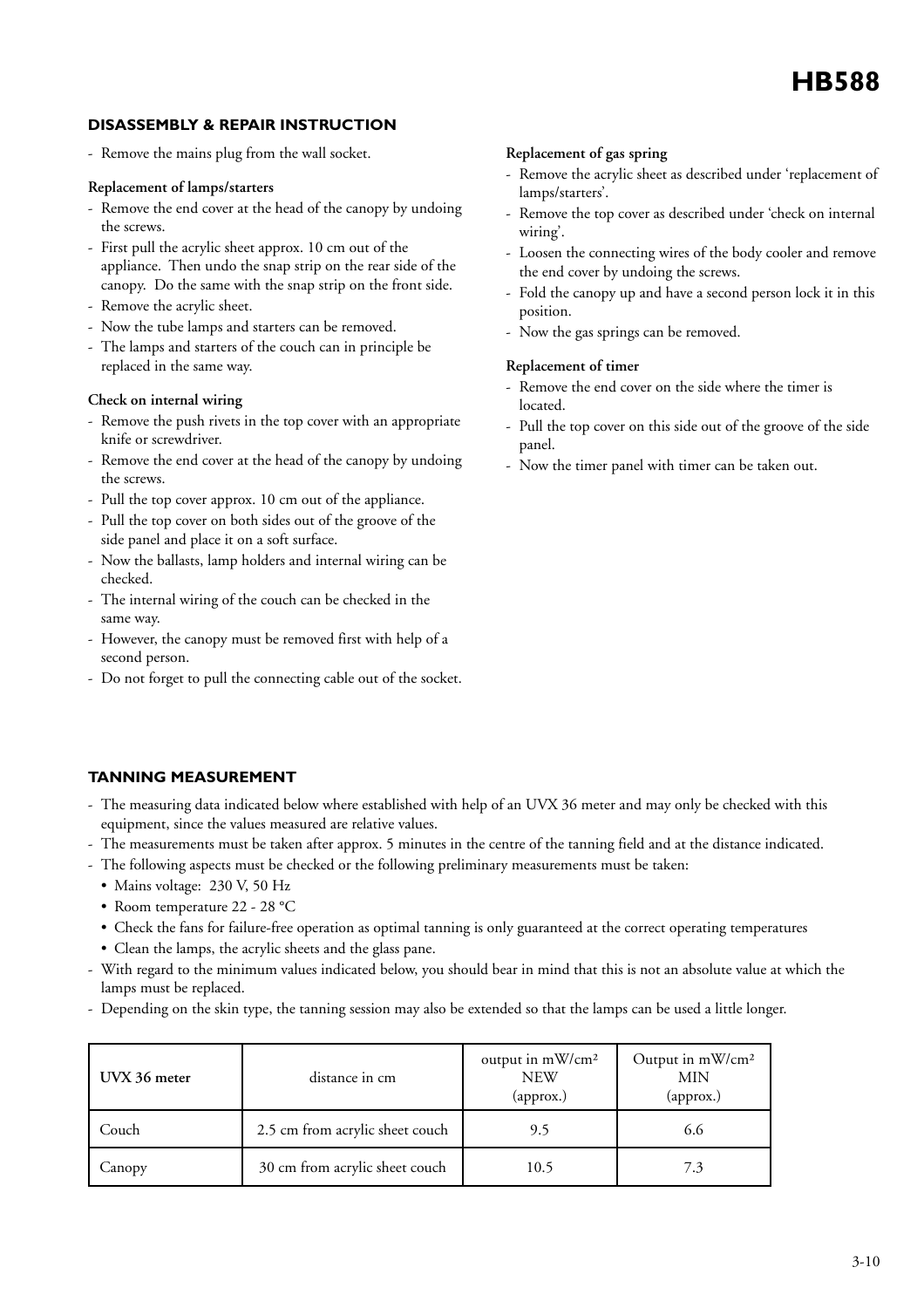## **PARTS LIST COUCH + CANOPY**

| Item           | Service code   | Description                   |
|----------------|----------------|-------------------------------|
| 1              | 9965 000 19730 | Acrylic sheet couch           |
| $\overline{2}$ | 9280 057 21920 | TL Cleo Performance 100 W-S-R |
| 3              | 4822 265 10944 | 2-p socket                    |
| 4              | 4222 062 94580 | NTC resistor 22 $\Omega$      |
| 5              | 4222 062 94570 | Connector 8S                  |
| 6              | 4822 219 80258 | Starter S12/Cleo sunstarter   |
| 7              | 4822 255 10374 | Lamp/starter holder           |
| 8              | 4822 255 10375 | Lamp holder                   |
| 9              | 4822 532 12791 | Push rivet                    |
| 10             | 9965 000 19733 | Insulating cover              |
| 11             | 9965 000 19735 | Insulating prop               |
| 12             | 9965 000 19736 | Bottom cover couch            |
| 13             | 9965 000 19737 | End cover couch               |
| 14             | 4822 502 14539 | S.t. screw 4.8 x 19           |
| 15             | 9965 000 19753 | Set of legs                   |
| 16             | 9965 000 19765 | Rivet 6 mm                    |
| 17             | 9965 000 19772 | Side cover back couch         |
| 18             | 9965 000 19739 | Click strip                   |
| 19             | 4822 146 10791 | Ballast 100 W                 |
| 20             | 9965 000 11520 | Fan complete                  |
| 21             | 9965 000 11521 | Fan cover                     |
| 22             | 9965 000 19741 | Side cover front couch/canopy |
| 23             | 9965 000 19767 | Set of decorative covers      |
| 24             | 9965 000 01946 | On/off switch                 |

| Item | Service code   | Description              |
|------|----------------|--------------------------|
| 25   | 9965 000 01947 | Switch body blower       |
| 26   | 9965 000 19742 | Switch housing           |
| 27   | 9965 000 19743 | Cover canopy             |
| 28   | 9965 000 19738 | Side cover back canopy   |
| 29   | 9965 000 19744 | End cover canopy         |
| 30   | 9965 000 19768 | Fan complete             |
| 31   | 9965 000 19769 | Fan housing              |
| 32   | 4822 146 10792 | Ballast 80 W             |
|      | 4822 146 10791 | Ballast 100 W            |
| 33   | 9965 000 19745 | Starter holder           |
| 34   | 4822 320 11909 | Connecting cable         |
| 35   | 4822 321 11313 | Mains flex EU            |
| 36   | 9965 000 19746 | Gas spring 1500 N        |
| 37   | 9965 000 19747 | Insulating cover         |
| 38   | 9965 000 20301 | Timer knob               |
| 39   | 4222 062 95570 | 2p-timer 30 mins         |
| 40   | 9965 000 19748 | Insulating cover         |
| 41   | 9965 000 01935 | Rubber sealing           |
| 42   | 4822 361 10966 | Fan                      |
| 43   | 9965 000 19749 | Timer housing            |
| 44   | 9965 000 20802 | Acrylic sheet canopy     |
| 45   | 4222 062 94600 | Capacitor 50 µF/250 V    |
|      | 9965 000 19771 | Mounting set HB588/HB589 |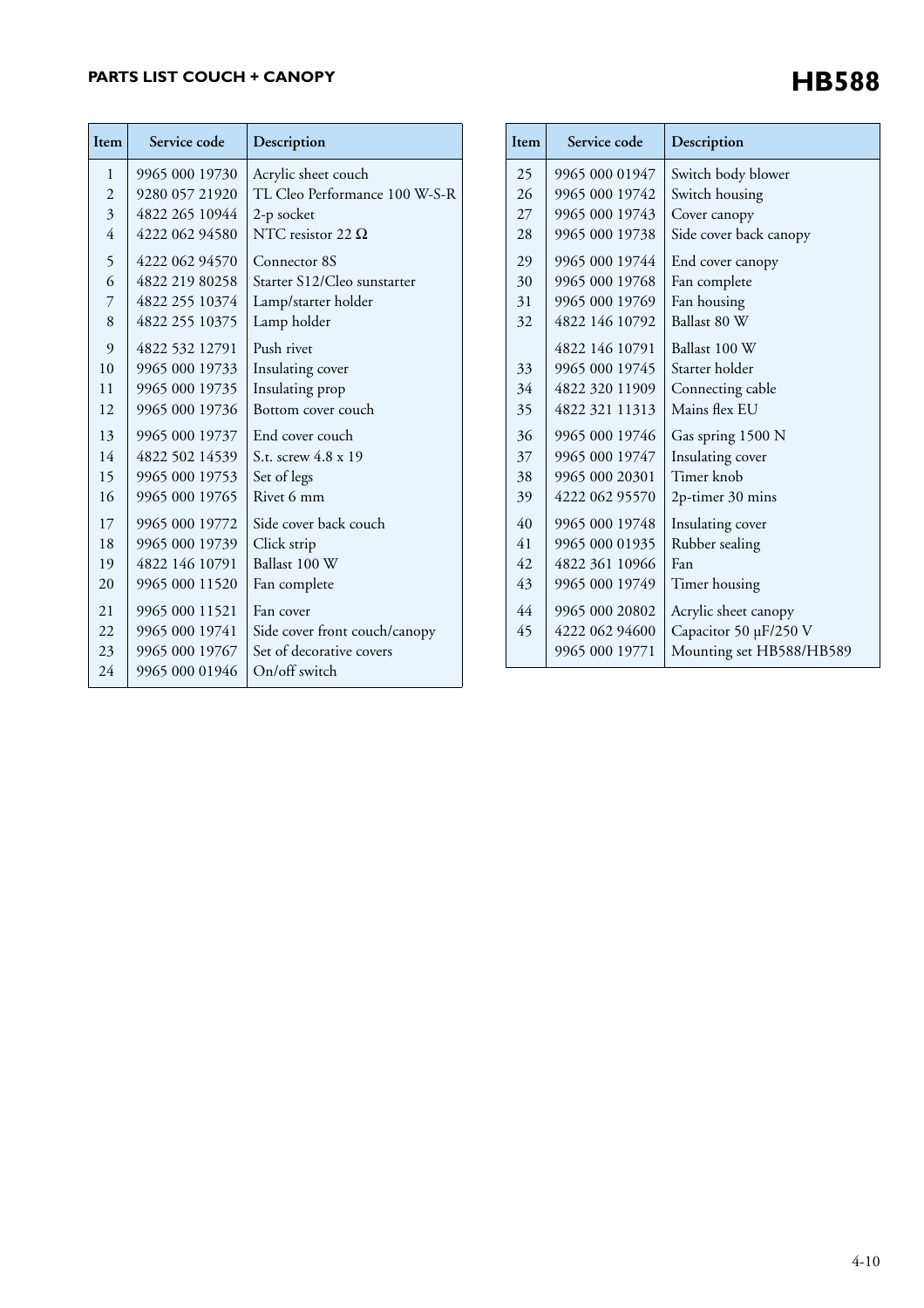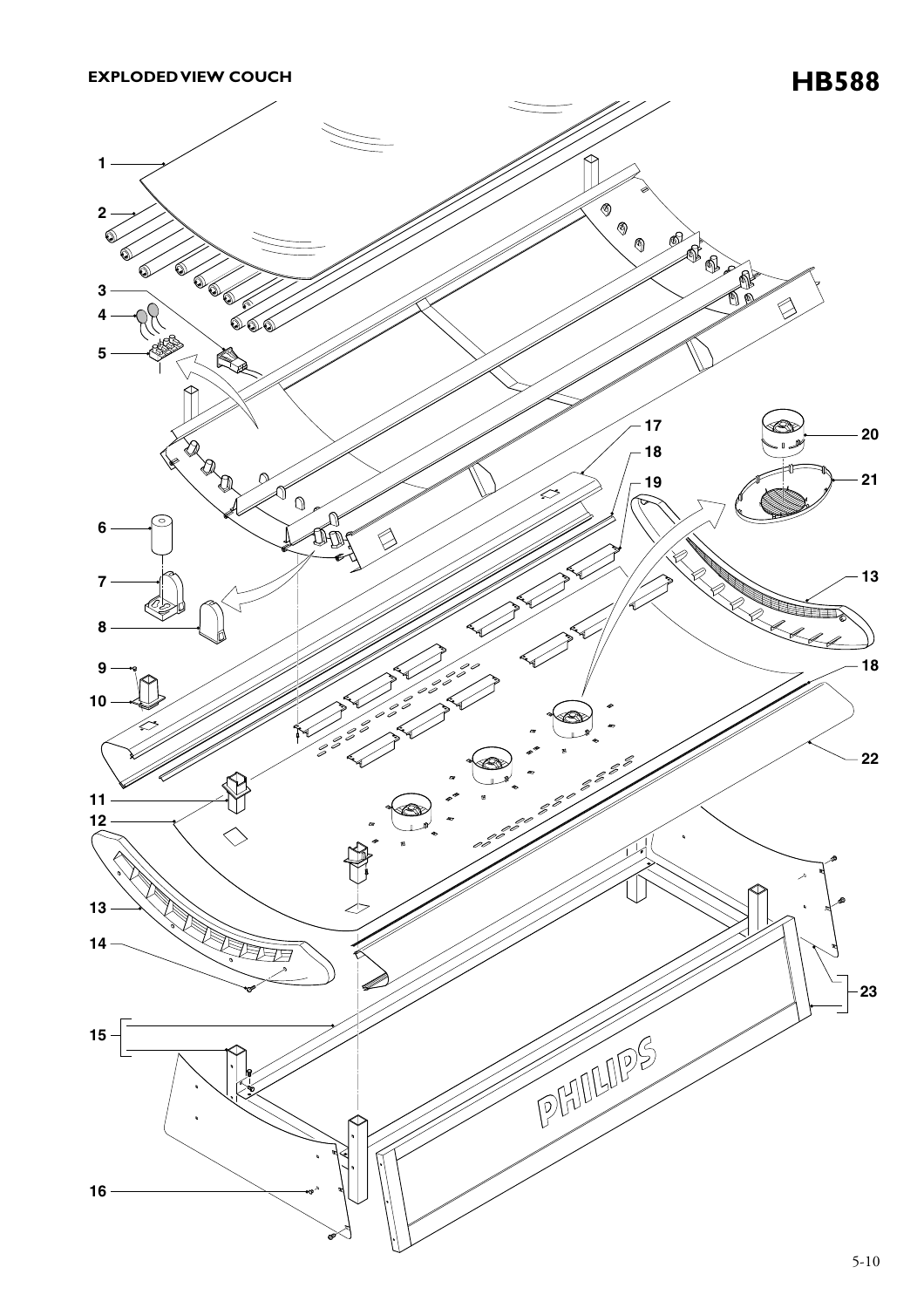**EXPLODED VIEW CANOPY** 



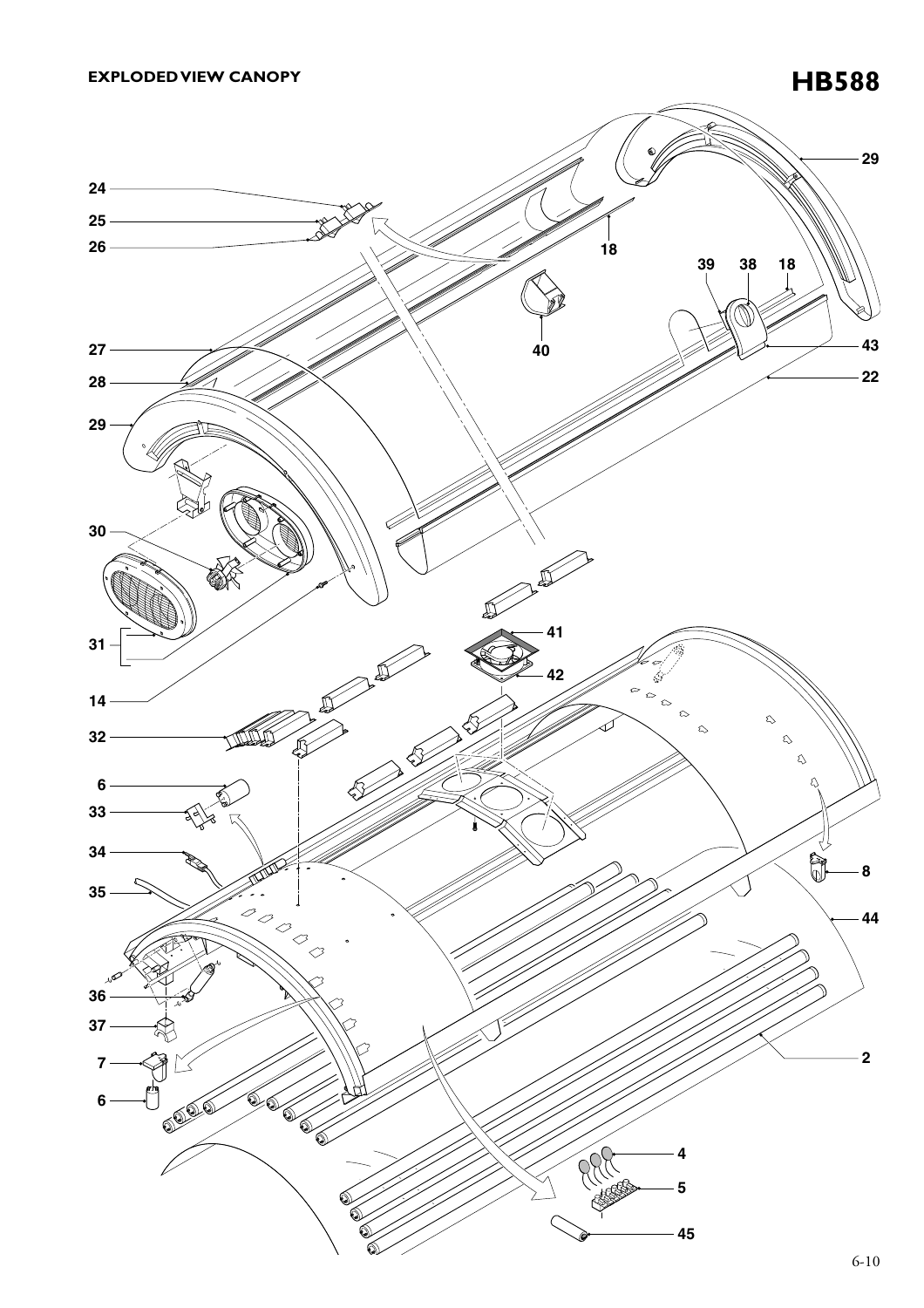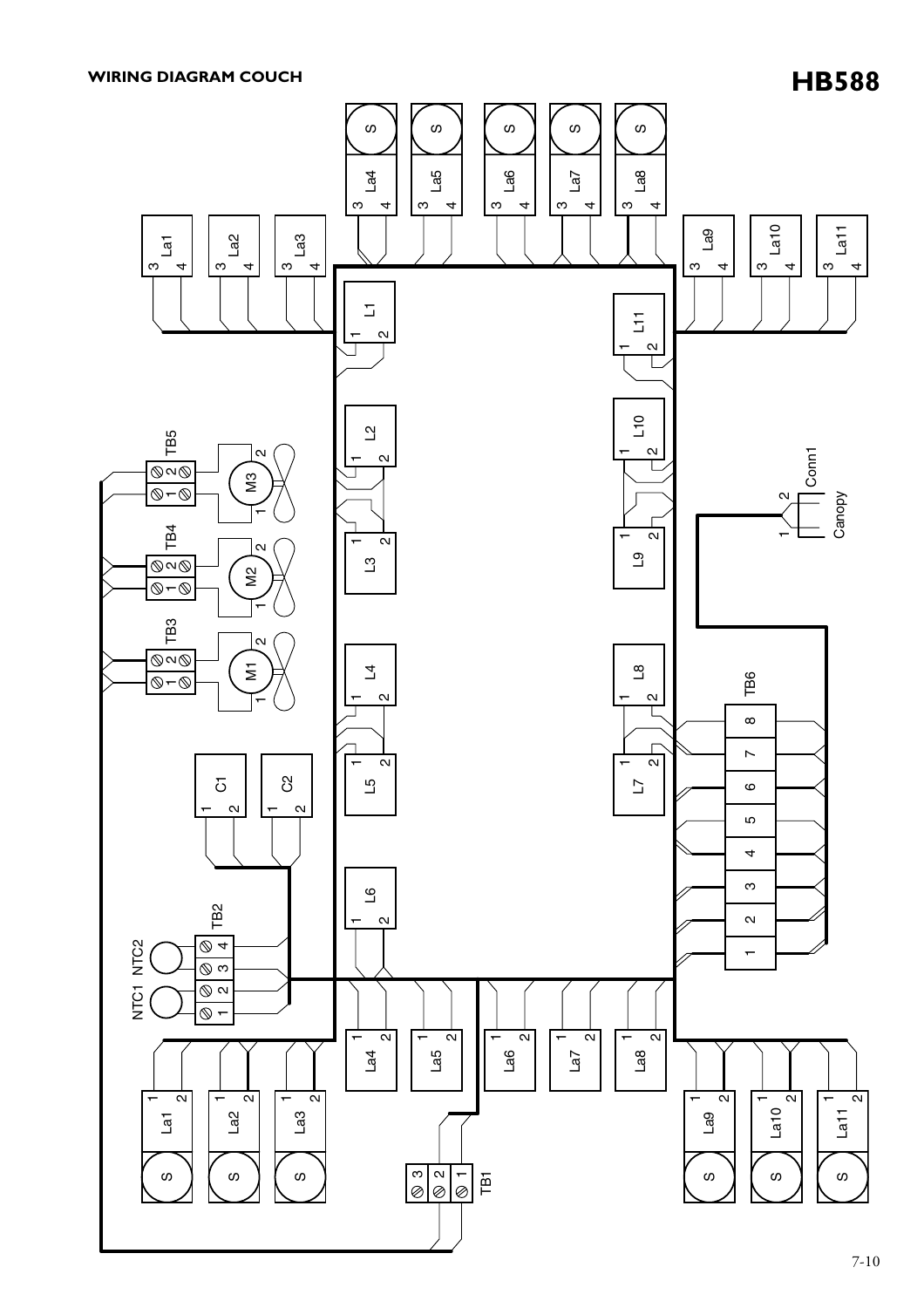## **HB588 WIRE CONNECTIONS COUCH**

| From           | To               |  |
|----------------|------------------|--|
| TB1.1          | TB6.8            |  |
| TB1.1          | TB3.1            |  |
| TB1.2          | TB6.5            |  |
| TB1.2          | TB3.2            |  |
| TB2.1          | TB6.6            |  |
| TB2.2          | C1.1             |  |
| TB2.3          | TB6.6            |  |
| TB2.4          | C <sub>2.1</sub> |  |
| TB3.1          | <b>TB1.1</b>     |  |
| TB3.1          | TB4.1            |  |
| TB3.2          | TB1.2            |  |
| TB3.2          | TB4.2            |  |
| TB4.1          | TB3.1            |  |
| TB4.1          | TB5.1            |  |
| TB4.2          | TB3.2            |  |
| TB4.2          | TB5.2            |  |
| TB5.1          | TB4.1            |  |
| TB5.2          | TB4. 2           |  |
| TB6.1          | Conn1.2          |  |
| TB6.1          | TB6.3            |  |
| TB6.1          | La3.2            |  |
| TB6.1          | La9.2            |  |
| TB6.2          | TB6.6            |  |
| TB6.2          | Conn1.1          |  |
| TB6.2          | L3.2             |  |
| TB6.2          | L6.2             |  |
| TB6.3          | TB6.1            |  |
| TB6.3          | TB6.4            |  |
| TB6.3          | C1.2             |  |
| TB6.3          | C2.2             |  |
| TB6.4<br>TB6.4 | TB6.3<br>TB6.5   |  |
| TB6.4          | La4.3            |  |
| TB6.4          | La8.3            |  |
| TB6.5          | TB1.2            |  |
| TB6.5          | TB6.4            |  |
| TB6.6          | TB6.2            |  |
| TB6.6          | TB6.7            |  |
| TB6.6          | TB2.1            |  |
| TB6.6          | TB2.3            |  |
| TB6.7          | TB6.6            |  |
| TB6.7          | <b>TB6.8</b>     |  |
| TB6.7          | L9.1             |  |
| TB6.7          | L7.1             |  |
| <b>TB6.8</b>   | TB1.1            |  |
| TB6.8          | TB6.7            |  |

| From              | To                |
|-------------------|-------------------|
| Conn1.1           | TB6.2             |
| Conn1.2           | TB6.1             |
| La1.1             | La1.3             |
| La1.2             | La2.2             |
| La1.3             | La1.1             |
| La1.4             | L1.1              |
| La2.1             | La2.3             |
| La2.2             | La1.2             |
| La2.2             | La3.2             |
| La2.3             | La2.1             |
| La2.4             | L2.1              |
| La3.1             | La3.3             |
| La3.2             | TB6.1             |
| La3.2             | La2.2             |
| La3.3             | La3.1             |
| La3.4             | L3.1              |
| La4.1             | L4.1              |
| La4.2             | La4.4             |
| La4.3             | TB6.4             |
| La4.3             | La5.3             |
| La4.4             | La4.2             |
| La <sub>5.1</sub> | $L$ 5.1           |
| La5.2             | La <sub>5.4</sub> |
| La <sub>5.3</sub> | La4.3             |
| La <sub>5.4</sub> | La5.2             |
| La6.1             | L6.1              |
| La6.2             | La6.4             |
| La6.3<br>La6.4    | La7.3             |
|                   | La6.2             |
| La7.1             | L7.2              |
| La7.2             | La7.4             |
| La7.3<br>La7.3    | La6.3<br>La8.3    |
| La7.4             | La7.2             |
| La8.1             | L8.2              |
| La8.2             | La8.4             |
| La8.3             | TB6.4             |
| La8.3             | La7.3             |
| La8.4             | La8.2             |
| La9.1             | La9.3             |
| La9.2             | TB6.1             |
| La9.2             | La10.2            |
| La9.3             | La9.1             |
| La9.4             | L9.2              |

| From              | To                          |
|-------------------|-----------------------------|
| La10.1            | La10.3                      |
| La10.2            | La9.2                       |
| La10.2            | La11.2                      |
| La10.3<br>La10.4  | La10.1<br>L <sub>10.2</sub> |
| La11.1            | La11.3                      |
| La11.2            | La10.2                      |
| La11.3            | La11.1                      |
| La11.4            | L11.2                       |
| L1.1              | La1.4                       |
| L1.2              | L2.2                        |
| L2.1              | La2.4                       |
| L2.2              | L3.2                        |
| L2.2              | L1.2                        |
| L3.1              | La3.4                       |
| L3.2              | TB6.2                       |
| L3.2              | L2.2                        |
| L4.1              | La4.1                       |
| L4.2              | L5.2                        |
| L5.1              | La <sub>5.1</sub>           |
| $L$ 5.2           | L4.2                        |
| L5.2              | L6.2                        |
| L6.1              | La6.1                       |
| L6.2              | TB6.2                       |
| L6.2              | L5.2                        |
| L7.1              | TB6.7                       |
| L7.1              | L8.1                        |
| L7.2              | La7.1                       |
| L8.1              | L7.1                        |
| L8.2              | La8.1                       |
| L9.1              | TB6.7                       |
| L9.1<br>L9.2      | L10.1<br>La9.4              |
|                   |                             |
| L10.1<br>L10.1    | L9.1<br>L11.1               |
| L <sub>10.2</sub> | La10.4                      |
| L11.1             | L <sub>10.1</sub>           |
| L11.2             | La11.4                      |
| C1.1              | TB2.2                       |
| C1.2              | TB6.3                       |
| C2.1              | TB2.4                       |
| C2.2              | TB6.3                       |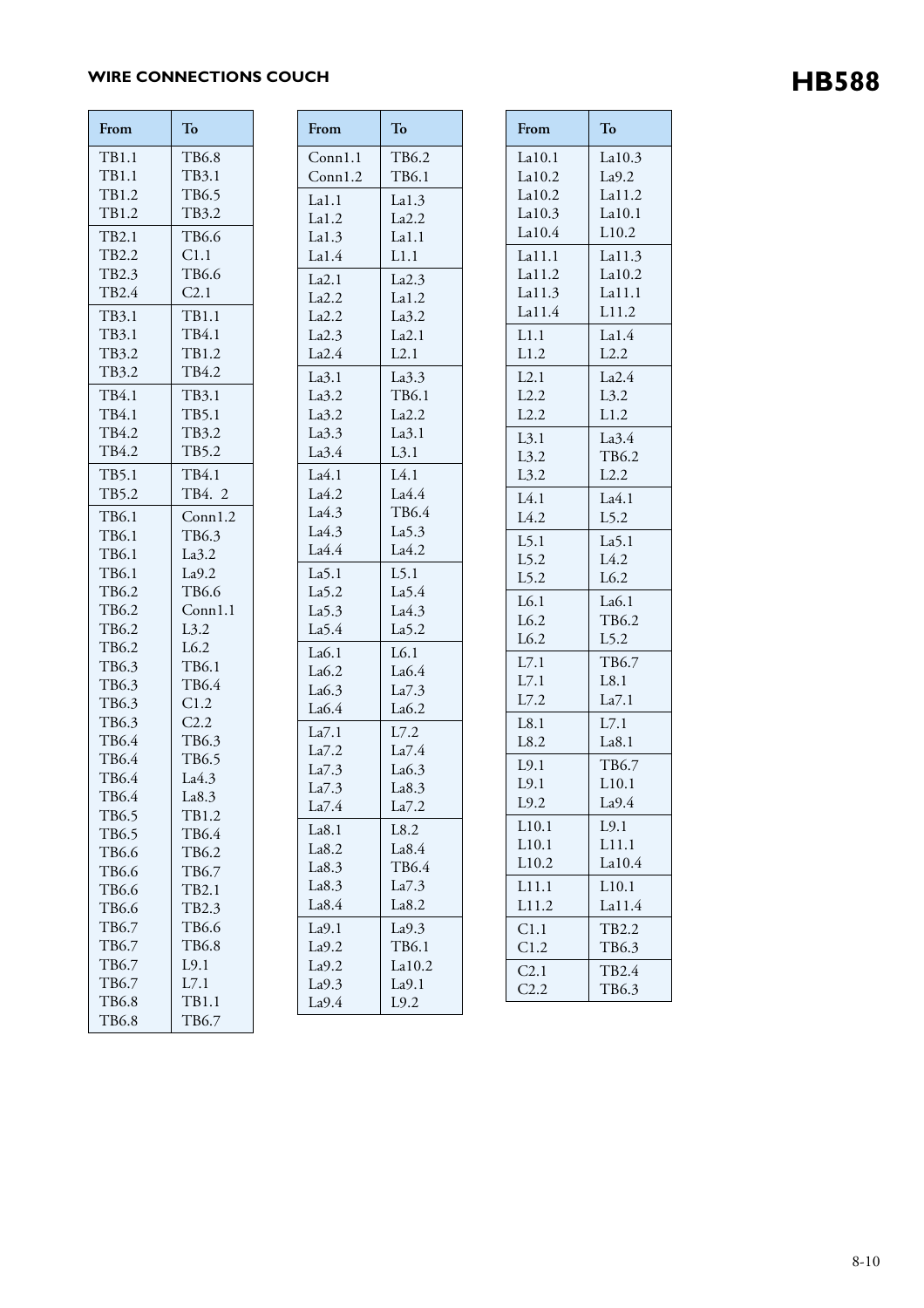**HB588 WIRING DIAGRAM CANOPY**